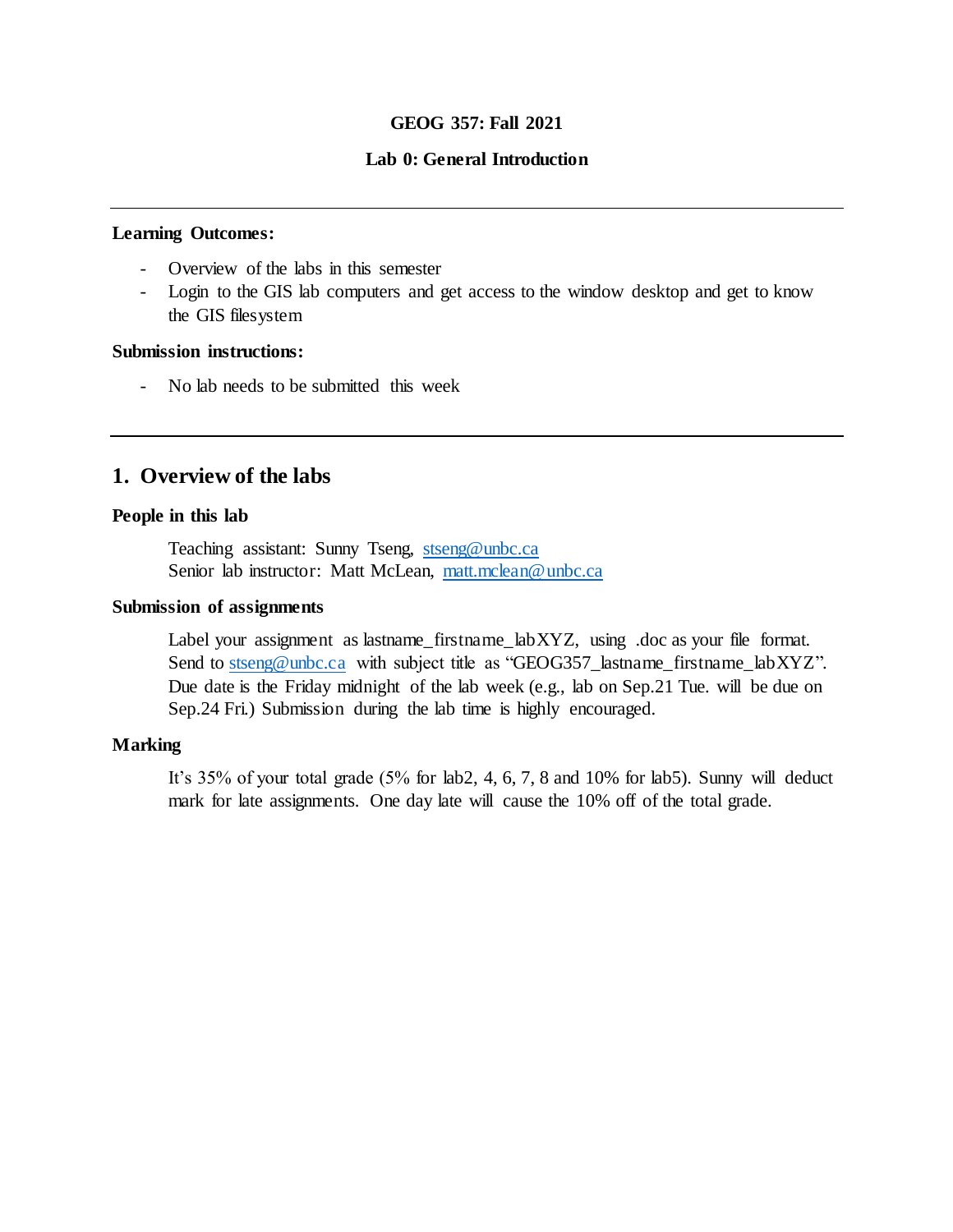| <b>Date</b>     | <b>Lecture Topics</b>                          | Lab                              |
|-----------------|------------------------------------------------|----------------------------------|
| September       |                                                |                                  |
| $8 - 10$        | Introduction                                   |                                  |
| $13 - 17$       | Electro-Magnetic Spectrum     Image data-      | Lab 0: Introduction and Access   |
|                 | display                                        | to Lab Resources                 |
| $20 - 24$       | Sensors/platforms     Unsupervised             | Lab 1: Image display and DNs     |
|                 | Classification                                 |                                  |
| 27 - Oct 1      | Supervised Classification     National Day for | Lab 2: Unsupervised              |
|                 | <b>Truth and Reconciliation</b>                | Classification                   |
| <b>October</b>  |                                                |                                  |
| $4 - 8$         | <b>Band Ratios     Indices</b>                 | Lab 3: Supervised Classification |
| $11 - 15$       | Transforms     Image interpretation            | Lab 4: Ratios and Indices        |
| $18 - 22$       | Midterm Exam     Feature extraction            | Lab 5: Environmental Change      |
| $25 - 29$       | Env. Change demos     Change detection         | Lab 6: Feature Extraction        |
| <b>November</b> |                                                |                                  |
| $1 - 5$         | Glaciers    Thermal RS                         | Lab 7: Glaciers / Change         |
| $8 - 12$        | DEMs   Remembrance Day                         | Lab 8: DEMs                      |
| $15 - 19$       | New Millennium Sensors     Project review      | Lab 9: Project time              |
| $22 - 26$       | Microwave - RADAR     LiDAR                    | Lab 10: Project time             |
| 29 - Dec 3      | <b>Final exam</b><br>   Project demos Dec 2    | Lab 11: Project time             |
|                 |                                                | Projects due Dec 6 <sup>th</sup> |

## **2. GIS lab access**

For how to log in the Ostomar, the virtual windows environment for the computers in the GIS lab, see instructions here: <https://gis.unbc.ca/support/access-windows-desktop/>

For how to manage/save your files while working in the GIS lab, please see instructions here: <https://gis.unbc.ca/support/gis-filesystem/>

## **3. Catalyst tool bar exploration**

## **Loading satellite imagery**

file  $\rightarrow$  open  $\rightarrow$  pg14sept2011.pix.

The filename is self-explanatory  $-$  the date the image was captured. The scene has been clipped to reduce size and the need to pan a lot. The pixels are  $30 \times 30$  metres in size – standard for most Landsat imagery.

### **Resize**

To get best display, you should be able to see most of the whole dataset without panning; resize by extending the corners, but I recommend you don't maximise the window.